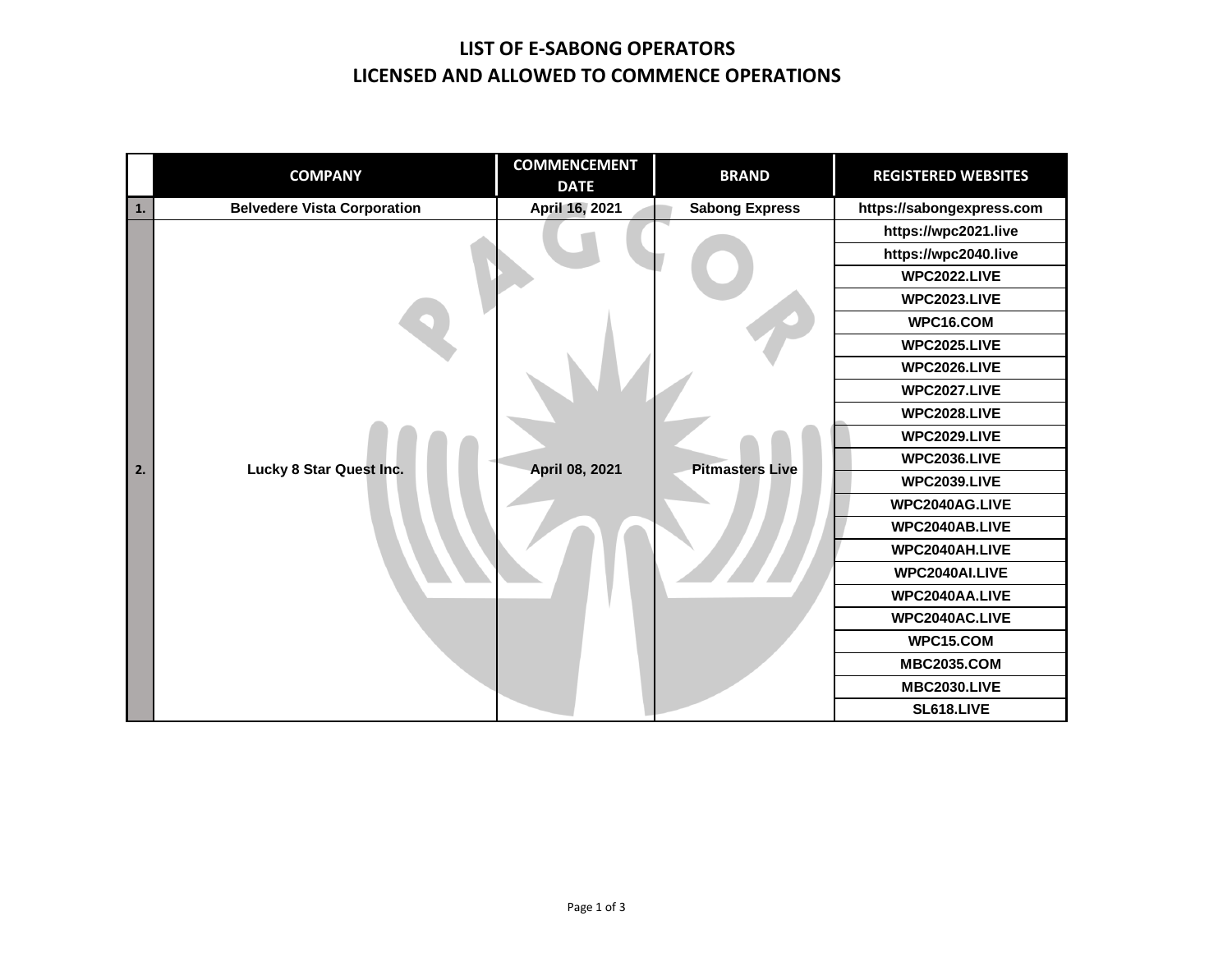## **LIST OF E-SABONG OPERATORS LICENSED AND ALLOWED TO COMMENCE OPERATIONS**

|    | <b>COMPANY</b>          | <b>COMMENCEMENT</b><br><b>DATE</b> | <b>BRAND</b>           | <b>REGISTERED WEBSITES</b> |
|----|-------------------------|------------------------------------|------------------------|----------------------------|
|    |                         |                                    |                        | <b>SL618.NET</b>           |
|    |                         |                                    |                        | <b>WPC2035.LIVE</b>        |
|    |                         |                                    |                        | <b>WPC2024.LIVE</b>        |
|    |                         |                                    |                        | WPC2020.live               |
|    |                         |                                    |                        | WPC2030.live               |
|    |                         |                                    |                        | WPC2031.live               |
|    |                         |                                    |                        | WPC2032.live               |
|    |                         |                                    |                        | WPC2033.live               |
|    |                         |                                    |                        | WPC2034.live               |
|    |                         |                                    |                        | WPC2037.live               |
|    |                         |                                    |                        | WPC2038.live               |
| 2. | Lucky 8 Star Quest Inc. | April 08, 2021                     | <b>Pitmasters Live</b> | WPC2021AA.LIVE             |
|    |                         |                                    |                        | WPC2021AB.LIVE             |
|    |                         |                                    |                        | WPC2021AC.LIVE             |
|    |                         |                                    |                        | WPC2021AD.LIVE             |
|    |                         |                                    |                        | WPC2021AE.LIVE             |
|    |                         |                                    |                        | WPC2021AF.LIVE             |
|    |                         |                                    |                        | WPC2021AG.LIVE             |
|    |                         |                                    |                        | WPC2021AH.LIVE             |
|    |                         |                                    |                        | WPC2021AI.LIVE             |
|    |                         |                                    |                        | WPC2021AJ.LIVE             |
|    |                         |                                    |                        | WPC2040AD.LIVE             |
|    |                         |                                    |                        | WPC2040AE.LIVE             |